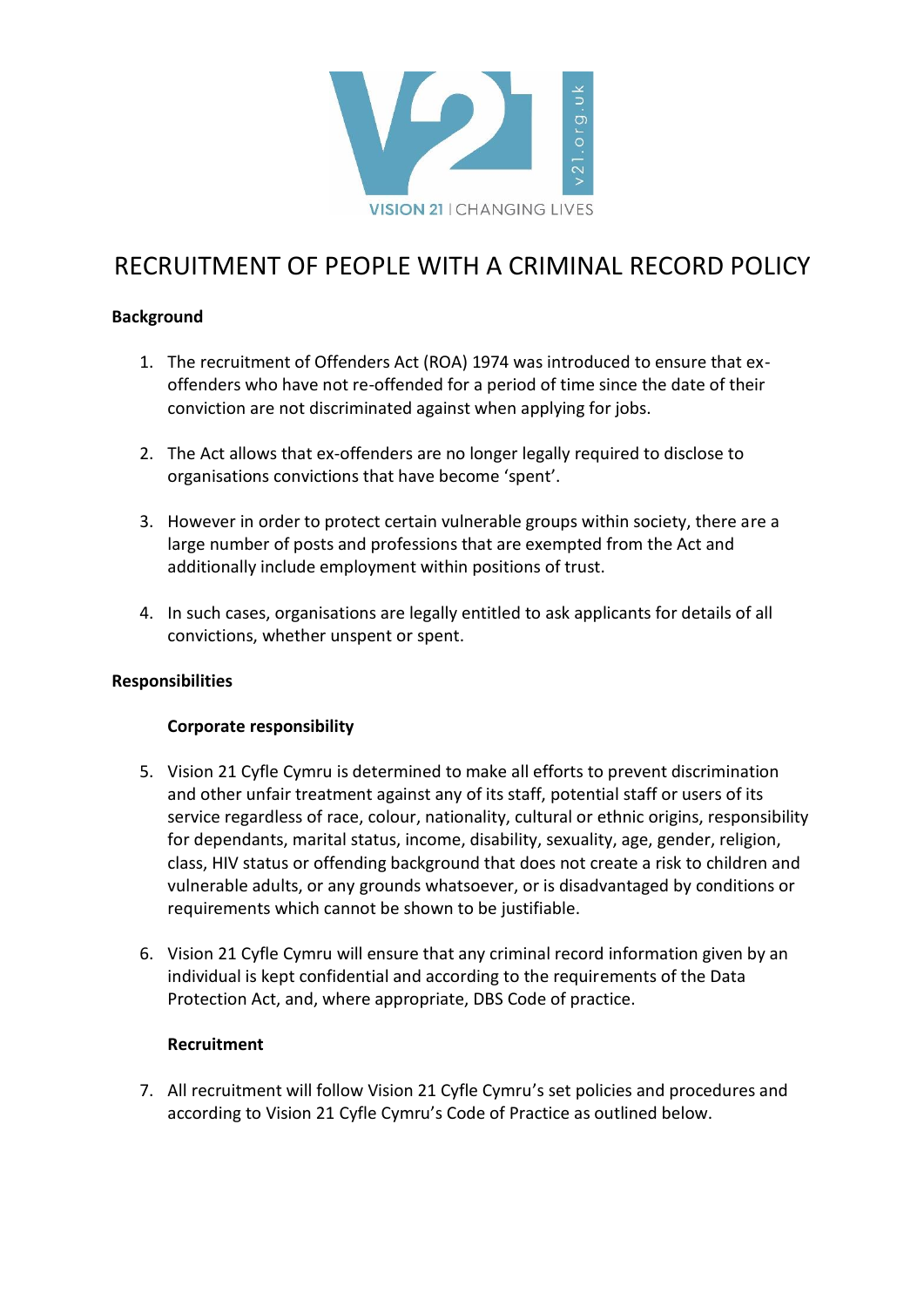8. Having a criminal record will not necessarily bar you from working with Vision 21 Cyfle Cymru. This will depend on the nature of the position and the circumstances and background of your offences.

#### **Vision 21 Cyfle Cymru's Code of Practice**

- 9. Vision 21 Cyfle Cymru's written Equal Opportunities and Recruitment of ex-offenders policy is made available to all applicants at the start of the recruitment process.
- 10. Vision 21 Cyfle Cymru actively promotes equality of opportunity and welcomes applications from a wide range of candidates including those with criminal records.
- 11. Applicants with criminal records should be treated according to their merits and in conjunction with any special criteria for the post [e.g. caring for children and vulnerable adults, which debars some in this category].
- 12. Vision 21 Cyfle Cymru will ensure that all those within the organisation who are involved in the recruitment process have been suitably trained to identify and assess the relevance and circumstances of offences. We also ensure staff have received appropriate guidance and training in the relevant legislation relating to the employment of ex-offenders e.g. the Rehabilitation of Offenders Act 1974.
- 13. Unless the nature of the position entitles Vision 21 Cyfle Cymru to ask questions about an applicant's entire criminal record, then we only ask about 'unspent' convictions as defined in the Rehabilitation of Offenders Act 1974. This information is requested at the initial application stage.
- 14. A Disclosure is only requested after a thorough risk assessment has indicated that one is both proportionate and relevant to the position concerned. For those positions where a Disclosure is required , all application forms, job adverts and recruitment briefs will contain a statement that a Disclosure will be requested in the event of an individual being conditionally offered the position.
- 15. Where a Disclosure is to form part of the recruitment process, Vision 21 Cyfle Cymru will encourage all applicants called for interview to provide details of their criminal record at an early stage in the application process and before Disclosure is undertaken. For such positions, Vision 21 Cyfle Cymru will request that this information is volunteered by the applicant and is sent under separate, confidential cover to the H R Manager, and Vision 21 Cyfle Cymru will guarantee that this information is strictly confidential and only seen by those who need to see it as part of the recruitment process.
- 16. At interview or in a separate discussion, Vision 21 Cyfle Cymru will ensure that an open and measured discussion takes place on the subject of any offences or other matter revealed by the applicant and/or through Disclosure, if undertaken, that